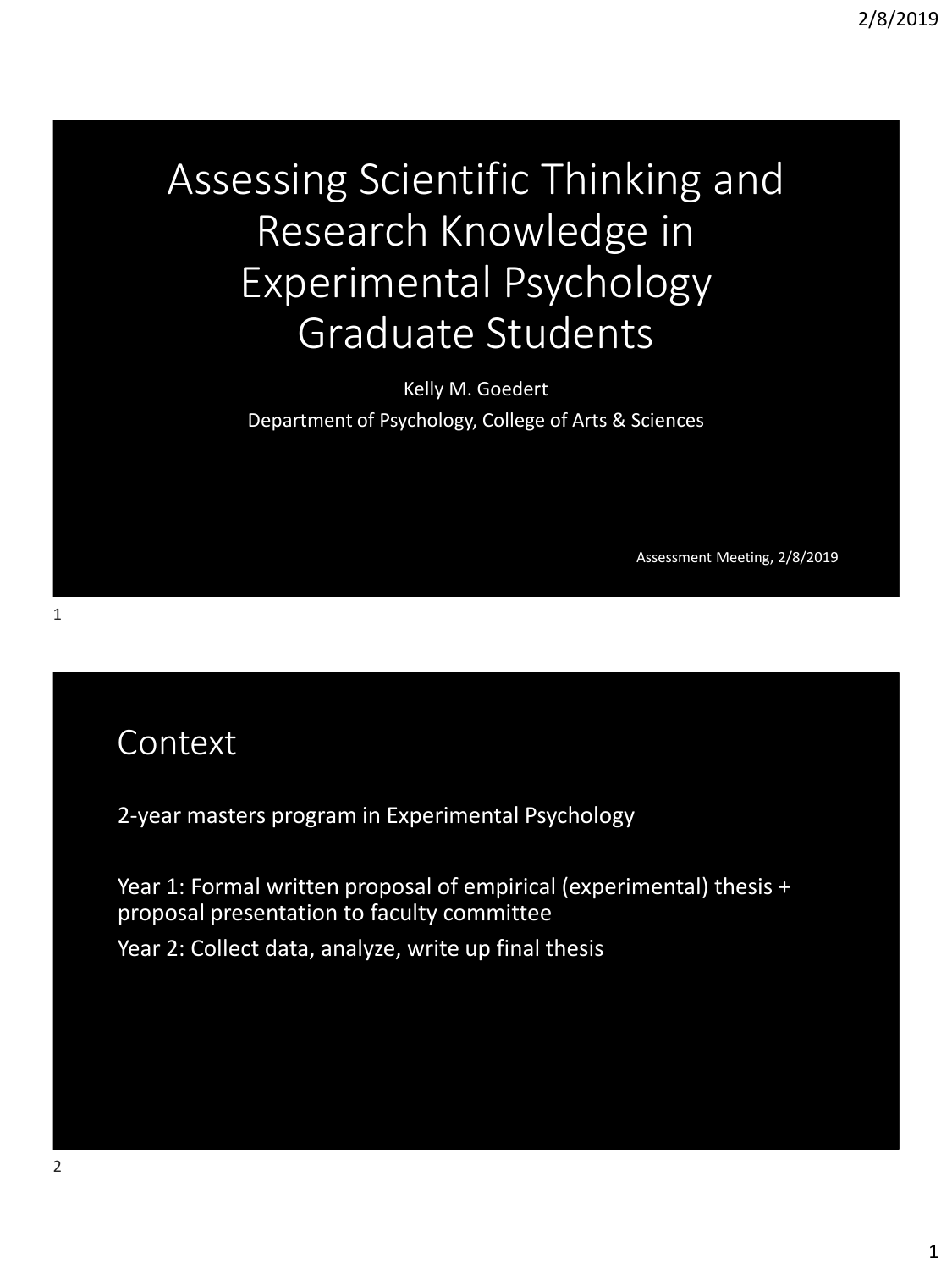## Student Learning Outcomes

- 1. Students will develop knowledge and skill in research design.
- 2. Students will develop scientific writing skills

## Challenges

- 1. Students work very closely with advisors on drafts of thesis
- 2. Sometimes students do not pass their proposal meeting with committee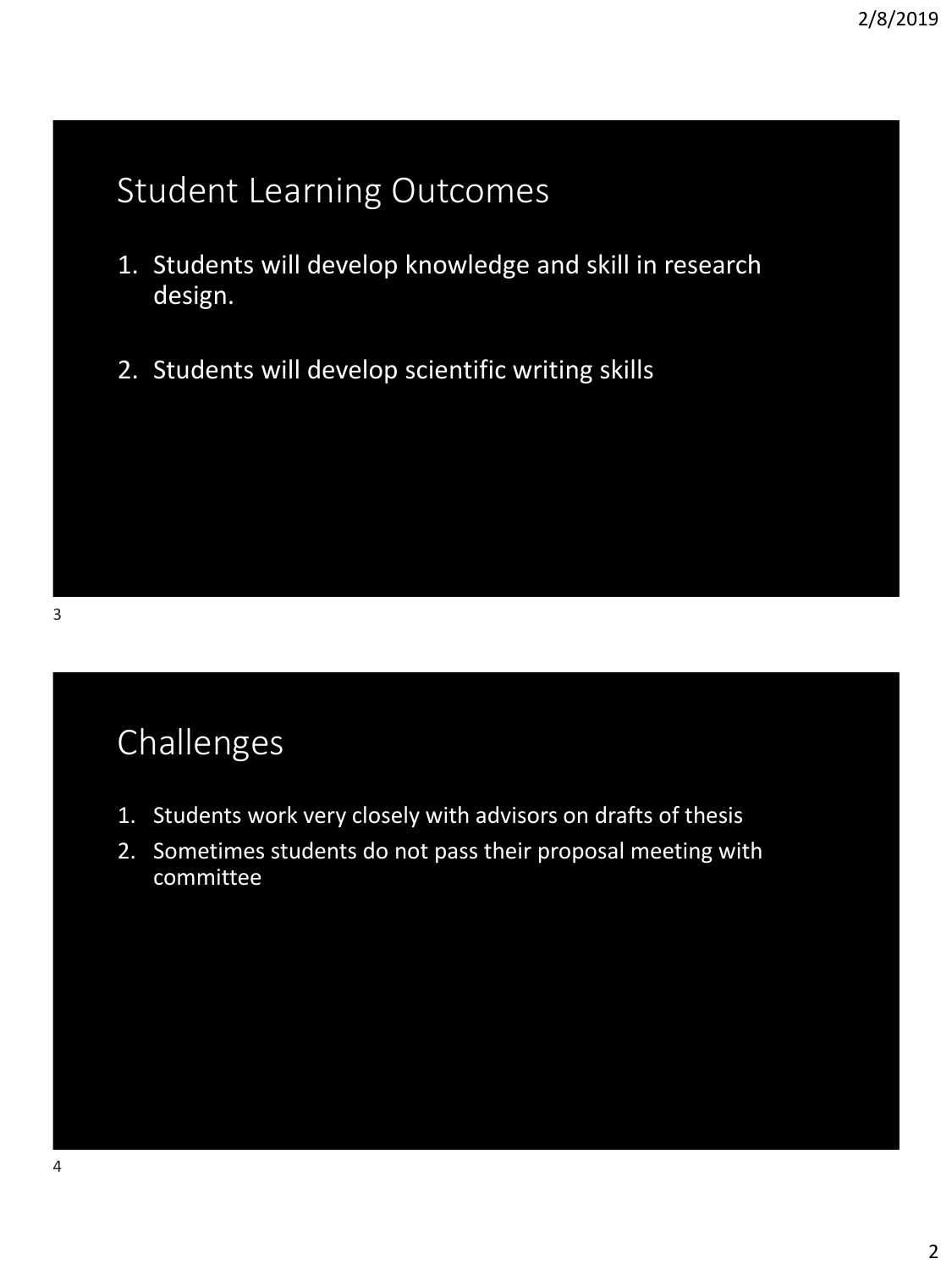## Solution: Create a Proposal Exam

One hour, closed book exam, two weeks before proposal meeting:

In no more than two single-spaced pages, answer the following:

- What is the research question you are asking?
- What prior empirical work or theories led you to your research question?
- How does your research question address a gap in this prior empirical or theoretical work?
- How does your design allow you to investigate your research question(s)?
- What will participants or animal subjects in your study do?
- How will you measure the variables in your study?
- What do you expect the results of the experiment to be and how will those results help answer your research question?

## What We Do With the Proposal Exam

- Faculty committee votes pass/fail.
	- If pass  $\rightarrow$  proposal meeting
	- If fail  $\rightarrow$  more work, re-take exam

#### • Assess student learning outcomes

- 1. Students will develop knowledge and skill in research design.
- 2. Students will develop scientific writing skills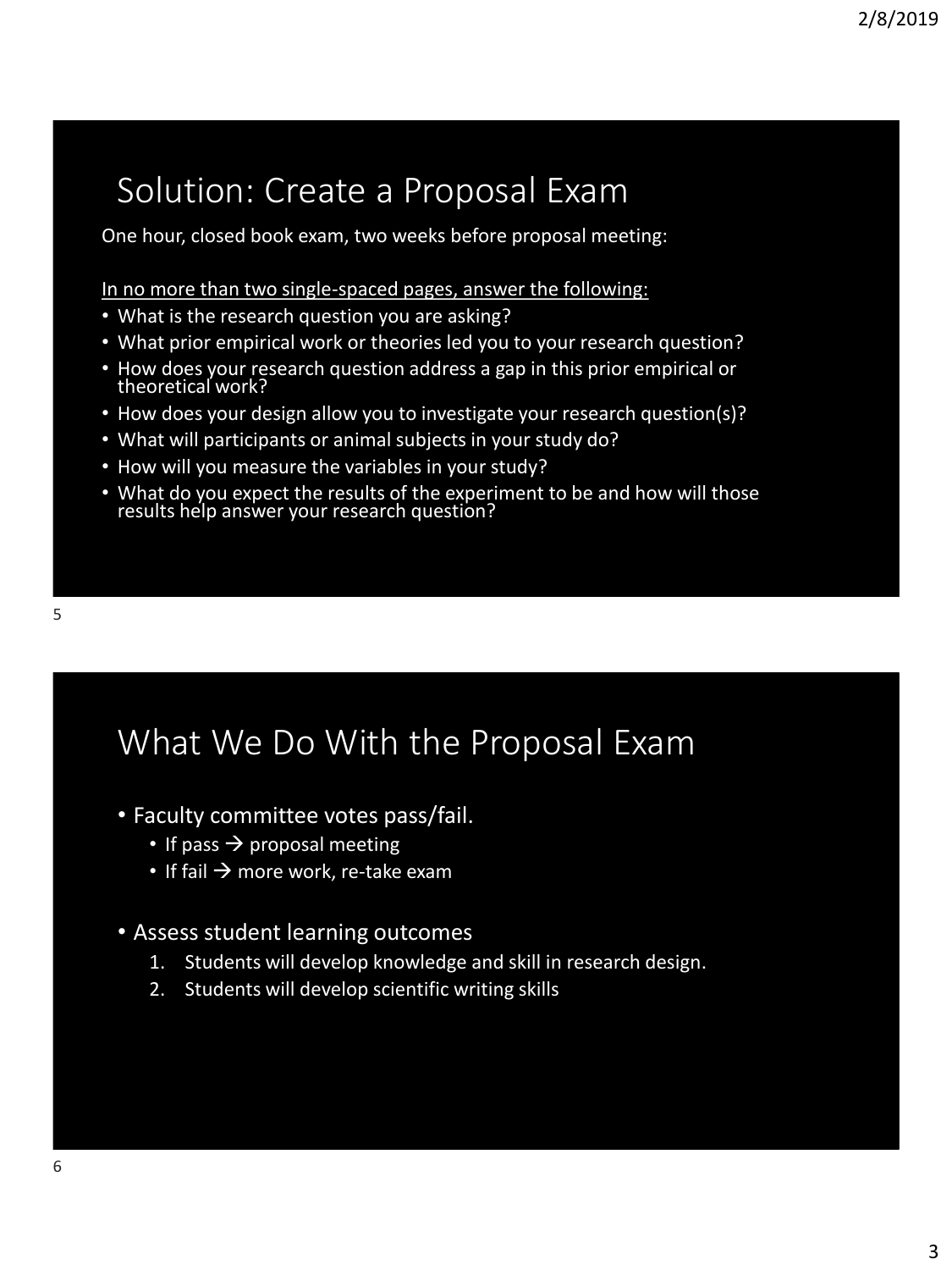### Rubric Created for Assessment Purposes

| <b>Proposal Exam Rubric</b>                          |                                                                                                                                                                                                                                                                                                                                                                                                                                                             |                                                                                                                                                                                                                                                                                                                                                                                                                                                                                   |                                                                                                                                                                                                                                                                                                                                                                                                                                                                                   |                                                                                                                                                                                                                                                                                                                                                                                               |  |                    | how expected outcomes                                                                                                                                                                                                                                          | outcomes connect to                                                                                                                                                                                                                                                                                                                                                                     | clearly follow from the                                                                                                                                                                                                                                                                                              | dependent                                                                                                                                                                                                                                                     |
|------------------------------------------------------|-------------------------------------------------------------------------------------------------------------------------------------------------------------------------------------------------------------------------------------------------------------------------------------------------------------------------------------------------------------------------------------------------------------------------------------------------------------|-----------------------------------------------------------------------------------------------------------------------------------------------------------------------------------------------------------------------------------------------------------------------------------------------------------------------------------------------------------------------------------------------------------------------------------------------------------------------------------|-----------------------------------------------------------------------------------------------------------------------------------------------------------------------------------------------------------------------------------------------------------------------------------------------------------------------------------------------------------------------------------------------------------------------------------------------------------------------------------|-----------------------------------------------------------------------------------------------------------------------------------------------------------------------------------------------------------------------------------------------------------------------------------------------------------------------------------------------------------------------------------------------|--|--------------------|----------------------------------------------------------------------------------------------------------------------------------------------------------------------------------------------------------------------------------------------------------------|-----------------------------------------------------------------------------------------------------------------------------------------------------------------------------------------------------------------------------------------------------------------------------------------------------------------------------------------------------------------------------------------|----------------------------------------------------------------------------------------------------------------------------------------------------------------------------------------------------------------------------------------------------------------------------------------------------------------------|---------------------------------------------------------------------------------------------------------------------------------------------------------------------------------------------------------------------------------------------------------------|
| <b>Scientific</b><br><b>Thinking</b><br><b>Items</b> | Advanced (3.1-4)<br>Key concepts are clearly<br>defined. Studies are<br>described in enough detail                                                                                                                                                                                                                                                                                                                                                          | <b>Effective/</b><br>Developing (2.1-3)<br>Key concepts are<br>clearly defined. Studies<br>are generally described                                                                                                                                                                                                                                                                                                                                                                | <b>Less Effective/</b><br>Introductory (1.1-2)<br>Definitions of key<br>concepts are unclear or<br>limited. Some of the                                                                                                                                                                                                                                                                                                                                                           | Poor $(0.1)$<br>Too few studies<br>are cited for the<br>reader to be                                                                                                                                                                                                                                                                                                                          |  |                    | connect to overall<br>research question.                                                                                                                                                                                                                       | overall research<br>question. The<br>dependent variables<br>could be more clearly<br>identified.                                                                                                                                                                                                                                                                                        | literature, or the<br>predicted results do not<br>clearly relate to the<br>research question.                                                                                                                                                                                                                        | variables are not<br>discussed<br>Predicted results<br>appear unrelated<br>to research<br>question.                                                                                                                                                           |
| Introduction:<br>Literature<br><b>Review</b>         | so that their relation to<br>other studies and to the<br>relevant theoretical and<br>methodological issues can<br>be understood by the<br>reader. It is clear whether<br>information presented is a<br>hypothesis, a result of a<br>specific study, or a<br>general conclusion. There<br>are no significant gaps<br>regarding expected<br>information. The focus is<br>on the research, rather<br>than the researchers. Use<br>of citations is appropriate. | in enough detail so that<br>their relation to other<br>studies and to the<br>relevant theoretical and<br>methodological issues<br>can be understood by<br>the reader (although<br>some sections could be<br>more specific). It is<br>usually clear when<br>information presented<br>is a hypothesis, a result<br>of a specific study, or a<br>general conclusion<br>(though some<br>statements may need<br>clarification). There are<br>no significant gaps<br>regarding expected | reviewed literature<br>seems to be<br>inappropriate or not<br>well-linked to the topic.<br>It is usually not clear<br>whether information<br>presented is a<br>hypothesis, a result of<br>a specific study, or a<br>general conclusion.<br>Literature may not be<br>reviewed in enough<br>detail for the reader to<br>be sure of its relation to<br>other studies, to the<br>relevant theoretical or<br>methodological issues.<br>or it may be one-sided.<br>omitting contrasting | confident that<br>that literature has<br>been adequately<br>reviewed. Much<br>of the reviewed<br>literature may be<br>inappropriate or<br>not reviewed in<br>enough detail for<br>the reader to be<br>sure of its relation<br>to other studies<br>or to the relevant<br>theoretical or<br>methodological<br>issues. Definition<br>and discussion of<br>key concepts is<br>insufficient. There |  | Design &<br>Method | The design and methods<br>of the study are clear and<br>complete and appropriate<br>to test the hypothesis.<br>Variables are appropriate<br>and operationalized<br>properly. Description of<br>procedures is well-<br>organized and with<br>sufficient detail. | The design and<br>methods are<br>appropriate to test the<br>hypothesis, but need to<br>be more clearly<br>described. Variables<br>are appropriate and<br>operationalized<br>properly. The<br>description of the<br>procedure is mostly<br>complete but some<br>minor details may be<br>missing. The procedure<br>could be explained<br>more clearly or<br>organized more<br>effectively | Design and methods<br>are not complete or the<br>operationalization of<br>the variables is not<br>clear. Measured<br>variables may not be<br>appropriate for the<br>research question. The<br>procedure is difficult to<br>follow because of<br>organization or clarity<br>problems. Major details<br>may be absent. | Design and<br>methods are not<br>appropriate for<br>the hypothesis;<br>variables are not<br>operationalized<br>or not appropriate<br>for the research<br>question. The<br>description is<br>disorganized,<br>unclear, or many<br>major details are<br>absent  |
|                                                      |                                                                                                                                                                                                                                                                                                                                                                                                                                                             | information. However.<br>the review may include<br>unnecessarv<br>information Use of<br>citations is appropriate.                                                                                                                                                                                                                                                                                                                                                                 | viewpoints. There are<br>gaps regarding<br>expected information.<br>The review may<br>discuss key concepts<br>from the literature<br>without citing<br>adequately                                                                                                                                                                                                                                                                                                                 | are significant<br>gaps regarding<br>expected<br>information                                                                                                                                                                                                                                                                                                                                  |  |                    | Proposal Exam Rubric - Writing Item<br>Advanced (3-4)<br>Writing is clearly and                                                                                                                                                                                | <b>Effective/Developin</b><br>$q(2-3)$<br>Writing is less clearly                                                                                                                                                                                                                                                                                                                       | Less<br><b>Effective/Introductor</b><br>$y(1-2)$<br>Ideas are poorly                                                                                                                                                                                                                                                 | ш<br>Poor (0-1)<br>Writing is                                                                                                                                                                                                                                 |
| Introduction:<br>Literature<br>Advancement           | There is a specific, clear<br>description of what is<br>missing from the literature<br>or what researchers do<br>not yet know. A clear<br>explanation of how the<br>proposed study will<br>answer this question or fill<br>this research gap is<br>included. Specific<br>limitations related to<br>issues, variables.<br>populations, or methods<br>are mentioned.                                                                                          | The description of what<br>is missing from this<br>literature or what<br>researchers do not vet<br>know could be stated<br>more specifically or<br>clearly. An explanation<br>of how the proposed<br>study will answer this<br>question or fill this<br>research gap is<br>included, but it could<br>be more specific.<br><b>Specific limitations</b><br>related to issues.<br>variables, populations,<br>or methods are<br>mentioned                                             | The description of<br>what is missing from<br>this literature or what<br>researchers do not vet<br>know is vague and<br>non-specific. There is<br>little justification why<br>the proposed study will<br>be important to this<br>literature, or, the author<br>makes a vague call for<br>more research without<br>precisely specifying the<br>gap in terms of<br>variables, populations<br>or methods                                                                             | The description<br>of what is missing<br>from this<br>literature or what<br>researchers do<br>not yet know is<br>absent or very<br>unclear. There is<br>no discussion of<br>why the proposed<br>study will be<br>important to this<br>literature, or the<br>author makes a<br>vague call for<br>more research<br>without any<br>specificity.                                                  |  | Writing<br>Quality | logically organized with<br>only relevant<br>information presented.<br>There are no errors of<br>usage, grammar, nor of<br>sentence construction.<br>All terms are clearly<br>defined.                                                                         | and logically<br>organized. Most to all<br>of the information is<br>clearly relevant.<br>Some minor errors of<br>usage, grammar, or<br>sentence<br>construction. Terms<br>are defined, but the<br>definitions come later<br>than they should.                                                                                                                                           | organized, either within<br>or across paragraphs.<br>Irrelevant information<br>is presented. Some<br>errors of usage,<br>grammar, or sentence<br>construction. Terms<br>are not clearly defined                                                                                                                      | sufficiently<br>disorganized.<br>or there are<br>numerous<br>grammatical<br>errors, so as<br>to significantly<br>impair the<br>reader's ability<br>to understand<br>the ideas.<br>Relevance of<br>ideas may be<br>difficult to<br>ascertain<br>given the poor |
| <b>Hypothesis</b>                                    | Hypotheses are all clearly<br>stated with specific<br>dependent variables<br>identified, and directional<br>predictions follow from the<br>previous literature. They<br>are testable It is clear                                                                                                                                                                                                                                                            | Hypotheses are all<br>clearly stated and<br>directional predictions<br>follow from the<br>previous literature.<br>They are testable. It is<br>clear how expected.                                                                                                                                                                                                                                                                                                                 | Hypotheses are stated.<br>but they need to be<br>more precise regarding<br>what is measured and<br>what are the directional<br>predictions<br>Hynotheses do not                                                                                                                                                                                                                                                                                                                   | Hypotheses are<br>not stated in<br>directional terms<br>or do not follow<br>from the<br>literature.<br>Specific                                                                                                                                                                                                                                                                               |  |                    |                                                                                                                                                                                                                                                                |                                                                                                                                                                                                                                                                                                                                                                                         |                                                                                                                                                                                                                                                                                                                      | quality of the<br>writing.                                                                                                                                                                                                                                    |

7

## Analytic Goals

- 1. As faculty, can we reliably use the rubric?
- 2. How are students performing?

#### Method

3 faculty members applied rubric to 11 proposal exams taken between May 2016 and September 2017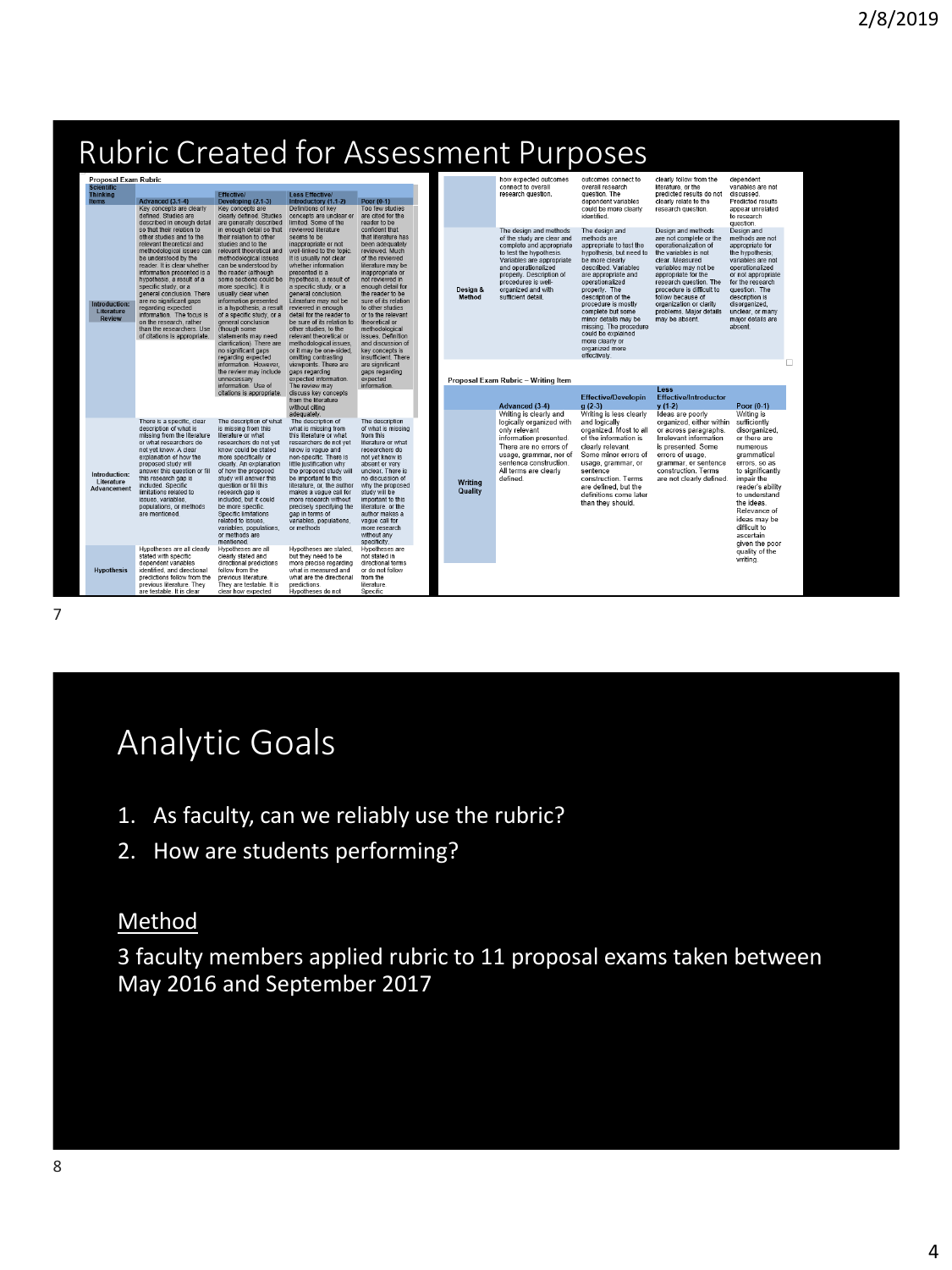## Results: Qualitative Faculty Reporting

- General satisfaction
- It aided in assessing whether students ready to defend proposal before committee

### Problem

• Not all students who pass proposal exam go on to pass full proposal defense

## Quantitative Analysis: Reliability

Inter-rater Reliability using Intra-Class Correlation Coefficient (ICC)

ICC for scientific thinking items: 0.73 (moderate to good reliability)

ICC for writing item: 0.24 (poor reliability)

Koo & Li (2016)